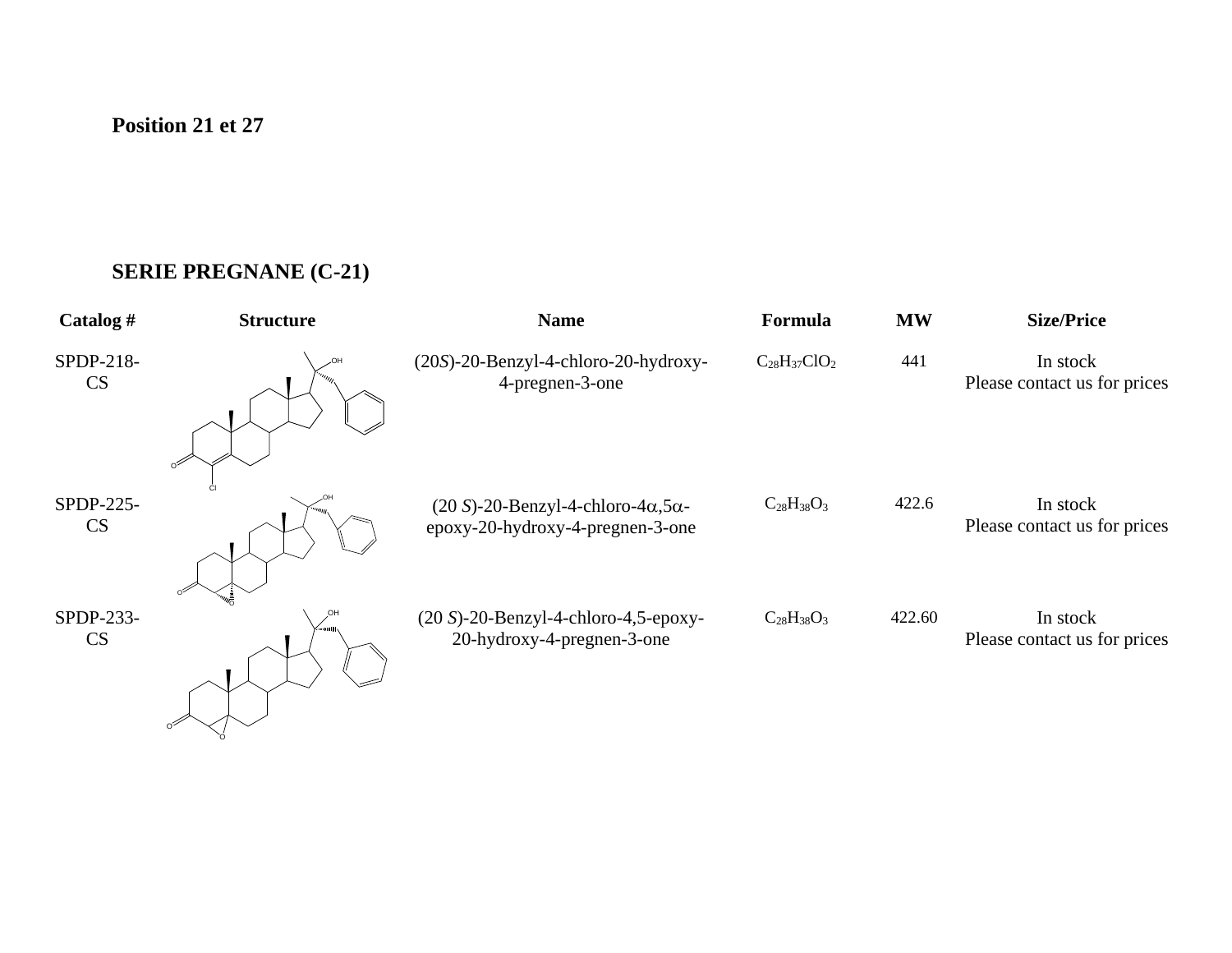| SPDP-235-<br><b>CS</b> | omik.                           | $(20 S)$ -20-Benzyl-5-pregnen-3 $\beta$ ,20-diol                                     | $C_{28}H_{40}O_2$   | 408.62 | In stock<br>Please contact us for prices |
|------------------------|---------------------------------|--------------------------------------------------------------------------------------|---------------------|--------|------------------------------------------|
| SPDP-1030              |                                 | $(20 S)$ -20-Benzyl-4-methoxy-4-<br>pregnen-3-one                                    | $C_{29}H_{40}O_3$   | 436.63 | In stock<br>Please contact us for prices |
| SPDP-1031              |                                 | (20 S)-20-Benzyl-20-hydroxy-4-<br>pregnen-3-one                                      | $C_{28}H_{38}O_2$   | 406.60 | In stock<br>Please contact us for prices |
| SPDP-1333              |                                 | $(20 S)$ -5-Pregnen-3 $\beta$ , 20-diol 3-sulfamte                                   | $C_{21}H_{35}NO_4S$ | 397.57 | In stock<br>Please contact us for prices |
| SPDP-1334              | 同<br>$H_2NO_2SO$<br>$H_2NO_2SO$ | $(20 S)$ -20- $(4$ -tert-Butylbenzyl)-5-<br>pregnen- $3\alpha$ , 20-diol 3-sulfamate | $C_{32}H_{49}NO_4S$ | 543.80 | In stock<br>Please contact us for prices |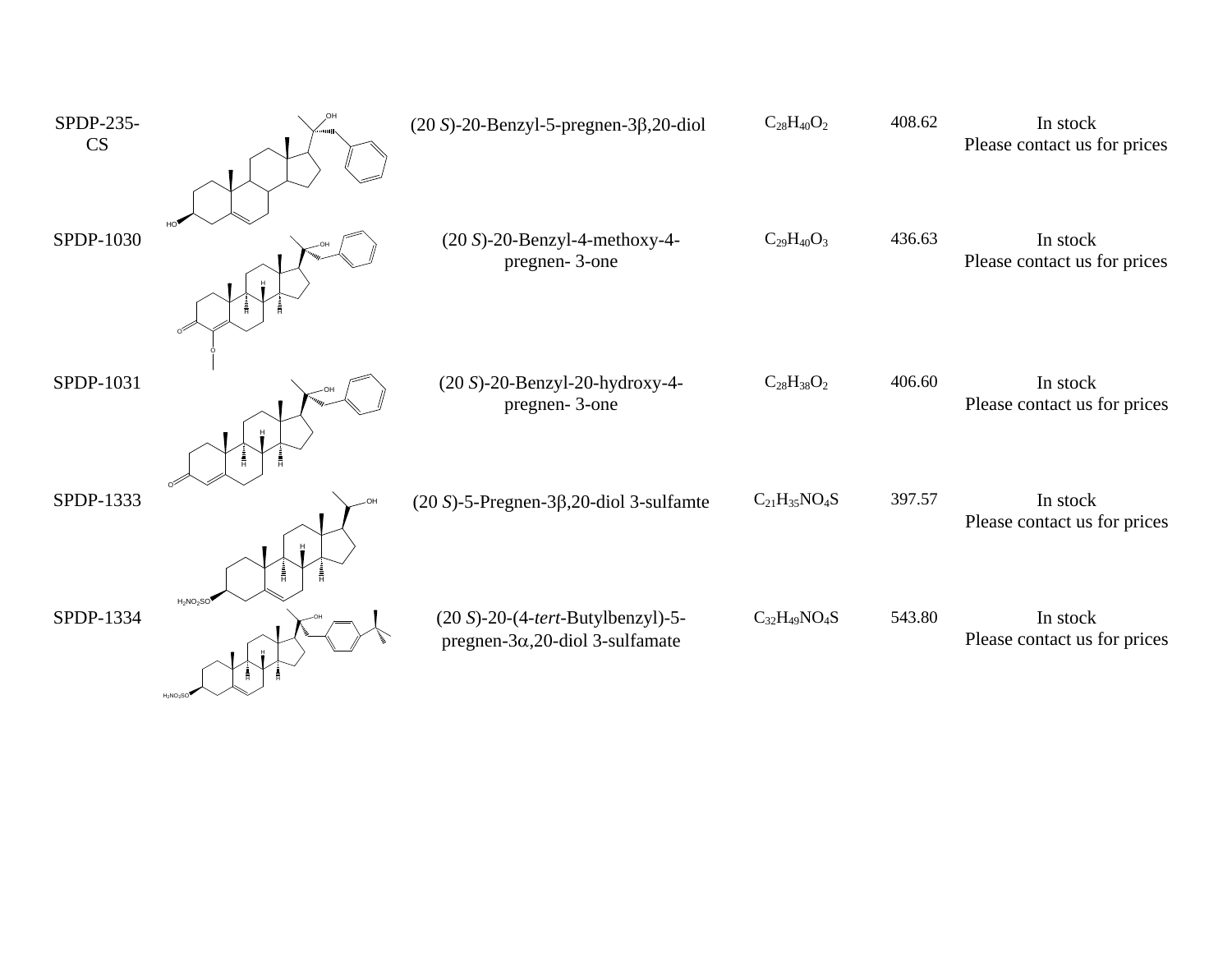| SPDP-1336              |                                      | $(20R)$ -5-Pregnen-3 $\alpha$ , 20-diol                                              | $C_{21}H_{34}O_2$   | 318.49 | In stock<br>Please contact us for prices |
|------------------------|--------------------------------------|--------------------------------------------------------------------------------------|---------------------|--------|------------------------------------------|
| SPDP-1337              |                                      | $(20 S)$ -20-Benzyl-5-pregnen-3 $\alpha$ ,20-diol<br>3-sulfamate                     | $C_{28}H_{41}NO_4S$ | 487.70 | In stock<br>Please contact us for prices |
| SPDP-1347<br>DP-1347-1 | $H_2NO_2S$                           | $(20 S) - 20 - (4 - tert-Butylbenzyl) - 5 -$<br>pregnen- $3\alpha$ , 20-diol         | $C_{32}H_{48}O_2$   | 464.72 | In stock<br>Please contact us for prices |
| SPDP-1357              |                                      | $(20R)$ -3 $\alpha$ -Hydroxy-5-pregnen-20-ol 3-<br>sulfamate                         | $C_{21}H_{35}NO_4S$ | 397.57 | In stock<br>Please contact us for prices |
| SPDP-1358              | $H_2NO_2SO$<br>$\omega_{\rm H}$<br>Ē | $(20R)$ -3 $\alpha$ -Hydroxy-5-pregnen-20-ol                                         | $C_{21}H_{34}O_2$   | 318.49 | In stock<br>Please contact us for prices |
| SPDP-2081              | $H_2NO_2S$                           | $17\alpha$ -(4-tert-Butylbenzyl)-3 $\beta$ -hydroxy-<br>5-pregnen-20-one 3-sulfamate | $C_{32}H_{47}NO_4S$ | 541.79 | In stock<br>Please contact us for prices |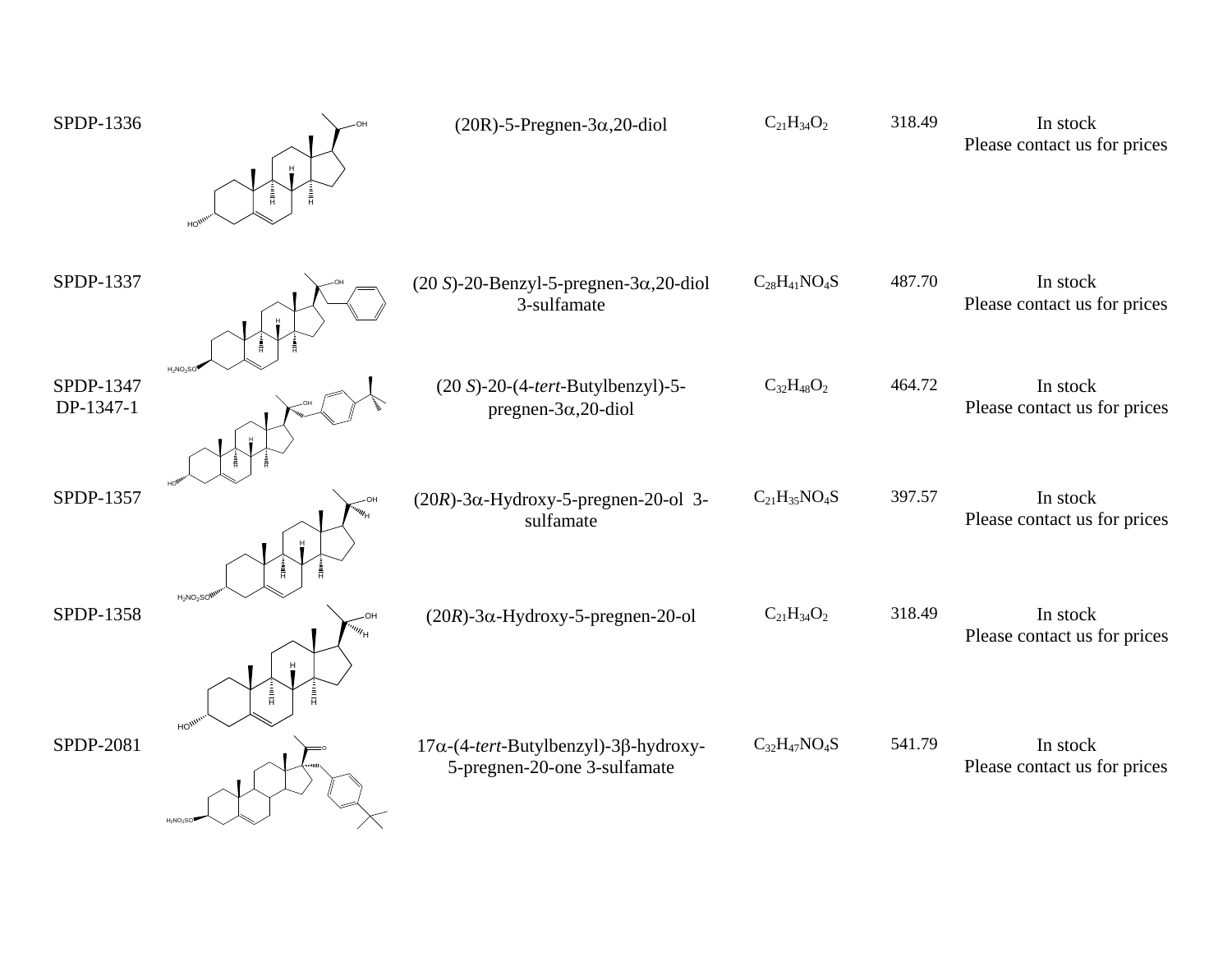## **SERIE CHOLESTANE (C-27)**

H **HO**

| Catalog #      | <b>Structure</b> | <b>Name</b>                                                                       | Formula           | <b>MW</b> | <b>Size/Price</b>            |
|----------------|------------------|-----------------------------------------------------------------------------------|-------------------|-----------|------------------------------|
| <b>SCH-001</b> |                  | $(24S)$ -5-Cholesten-3 $\beta$ ,24-diol                                           | $C_{27}H_{46}O_2$ | 402.35    | Please contact us for prices |
|                |                  | (24-Hydroxycholesterol, Cerebrosterol)                                            |                   |           |                              |
| <b>SCH-002</b> |                  | $5,24$ -Cholestadien-3 $\beta$ -ol                                                | $C_{27}H_{44}O$   | 384.34    | Please contact us for prices |
|                |                  | (Desmosterol)                                                                     |                   |           |                              |
| <b>SCH-003</b> |                  | $5\beta$ -Cholanic acid-3 $\alpha$ -ol methyl ester                               | $C_{25}H_{42}O_3$ | 390.60    | Please contact us for prices |
|                |                  | (Lithocholic acid methyl ester)                                                   |                   |           |                              |
| <b>SCH-004</b> |                  | 5β-Cholanic acid-3α,7α-diol methyl<br>ester                                       | $C_{25}H_{42}O_4$ | 406.60    | Please contact us for prices |
|                |                  | (Chenodeoxycholique acid methyl<br>ester)                                         |                   |           |                              |
| <b>SCH-005</b> |                  | 5 $\beta$ -Cholanic acid-3 $\alpha$ , 7 $\alpha$ -diol methyl<br>ester 7-formiate | $C_{26}H_{42}O_5$ | 434.61    | Please contact us for prices |
| <b>SCH-006</b> |                  | 5β-Cholanic acid-3α, 11α-diol methyl                                              | $C_{25}H_{42}O_4$ | 406.60    | Please contact us for prices |
|                |                  | ester<br>(Deoxycholique acid methyl ester)                                        |                   |           |                              |
| <b>SCH-007</b> |                  | 5β-Cholanic acid-3α, 11α-diol methyl<br>ester 11-formiate                         | $C_{26}H_{42}O_5$ | 434.61    | Please contact us for prices |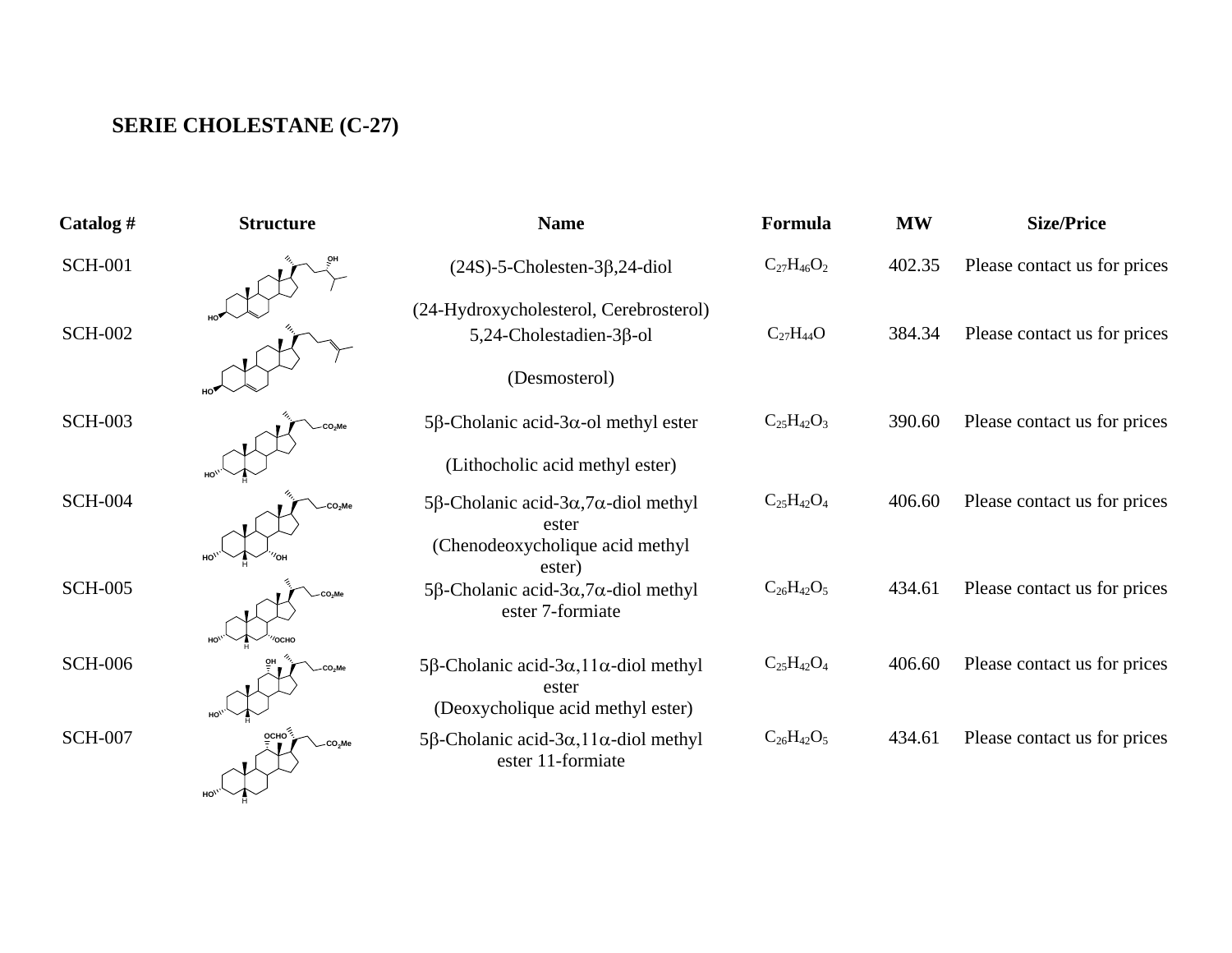| <b>SCH-008</b> |                           | 5 $\beta$ -Cholanic acid-3 $\alpha$ ,6 $\alpha$ -diol methyl<br>ester<br>(Hyodeoxycholique acid methyl ester)             | $C_{25}H_{42}O_4$    | 406.60 | Please contact us for prices             |
|----------------|---------------------------|---------------------------------------------------------------------------------------------------------------------------|----------------------|--------|------------------------------------------|
| <b>SCH-009</b> | CO <sub>2</sub> H         | 5β-Cholanic acid-3α, $6\alpha$ , 7α-triol<br>(Hyocholic acid)                                                             | $C_{24}H_{40}O_{45}$ | 408.57 | Please contact us for prices             |
| <b>SCH-010</b> | CO <sub>2</sub> Me        | 5β-Cholanic acid-3α, $6\alpha$ , 7α-triol<br>methyl ester<br>(Hyocholic acid methyl ester)                                | $C_{25}H_{42}O_5$    | 422.60 | Please contact us for prices             |
| <b>SCH-011</b> | CO <sub>2</sub> H<br>GluO | 5β-Cholanic acid-3α-ol 3-<br>glucosiduronate $(\beta)$<br>(Lithocholic acid $-3$ - $\beta$ -glucuronide)                  | $C_{30}H_{48}O_9$    | 552.70 | In stock<br>Please contact us for prices |
| <b>SCH-012</b> |                           | 5β-Cholanic acid-3α,7α-diol 3-<br>glucosiduronate $(\beta)$<br>(Chenodeoxycholic acid $-3-\beta$ -<br>glucuronide)        | $C_{30}H_{48}O_{10}$ | 568.10 | In stock<br>Please contact us for prices |
| <b>SCH-013</b> | CO <sub>2</sub> H         | 5β-Cholanic acid-3α, 11α-diol 3-<br>glucosiduronate $(\beta)$<br>(Deoxycholic acid $-3-\beta$ -glucuronide)               | $C_{30}H_{48}O_{10}$ | 568.10 | In stock<br>Please contact us for prices |
| <b>SCH-014</b> |                           | 5β-Cholanic acid-3α, $6\alpha$ -diol 3-<br>glucosiduronate $(\beta)$<br>(Hyodeoxycholic acid $-3-\beta$ -<br>glucuronide) | $C_{30}H_{48}O_{10}$ | 568.10 | In stock<br>Please contact us for prices |